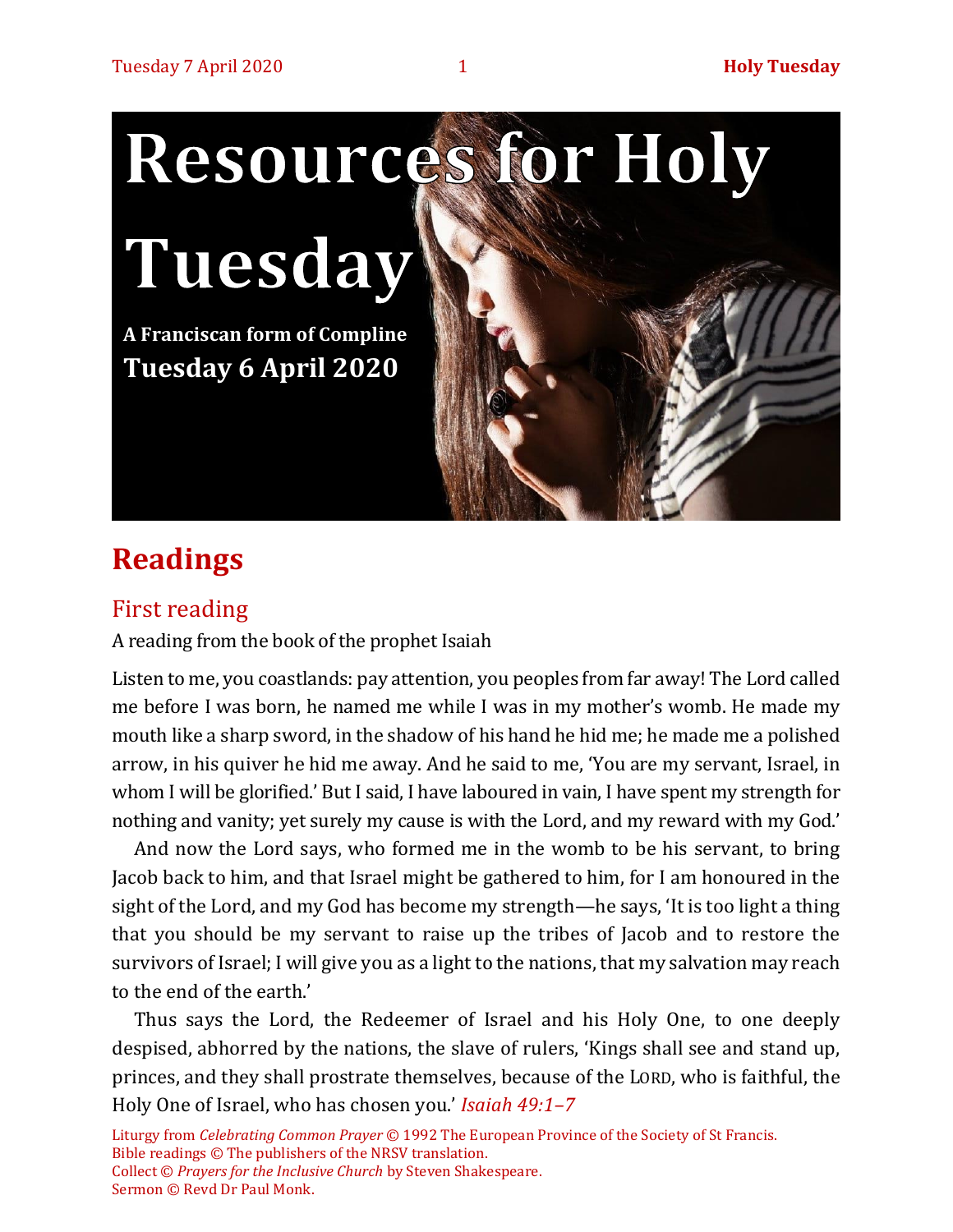This is the Word of the Lord

All **Thanks be to God.**

# Second reading

A reading from St Paul's First Letter to the Corinthians

For the message about the cross is foolishness to those who are perishing, but to us who are being saved it is the power of God. For it is written, 'I will destroy the wisdom of the wise, and the discernment of the discerning I will thwart.' Where is the one who is wise? Where is the scribe? Where is the debater of this age? Has not God made foolish the wisdom of the world?

For since, in the wisdom of God, the world did not know God through wisdom, God decided, through the foolishness of our proclamation, to save those who believe. For Jews demand signs and Greeks desire wisdom, but we proclaim Christ crucified, a stumbling block to Jews and foolishness to Gentiles, but to those who are the called, both Jews and Greeks, Christ the power of God and the wisdom of God. For God's foolishness is wiser than human wisdom, and God's weakness is stronger than human strength.

Consider your own call, brothers and sisters: not many of you were wise by human standards, not many were powerful, not many were of noble birth. But God chose what is foolish in the world to shame the wise; God chose what is weak in the world to shame the strong; God chose what is low and despised in the world, things that are not, to reduce to nothing things that are, so that no one might boast in the presence of God. He is the source of your life in Christ Jesus, who became for us wisdom from God, and righteousness and sanctification and redemption, in order that, as it is written, 'Let the one who boasts, boast in the Lord.' *1 Corinthians 1:18–31*

This is the Word of the Lord

All **Thanks be to God.**

# Gospel reading

Hear the Gospel of our Lord Jesus Christ according to John

# All **Glory to you O Lord.**

Among those who went up to worship at the festival were some Greeks. They came to Philip, who was from Bethsaida in Galilee, and said to him, 'Sir, we wish to see Jesus.' Philip went and told Andrew; then Andrew and Philip went and told Jesus.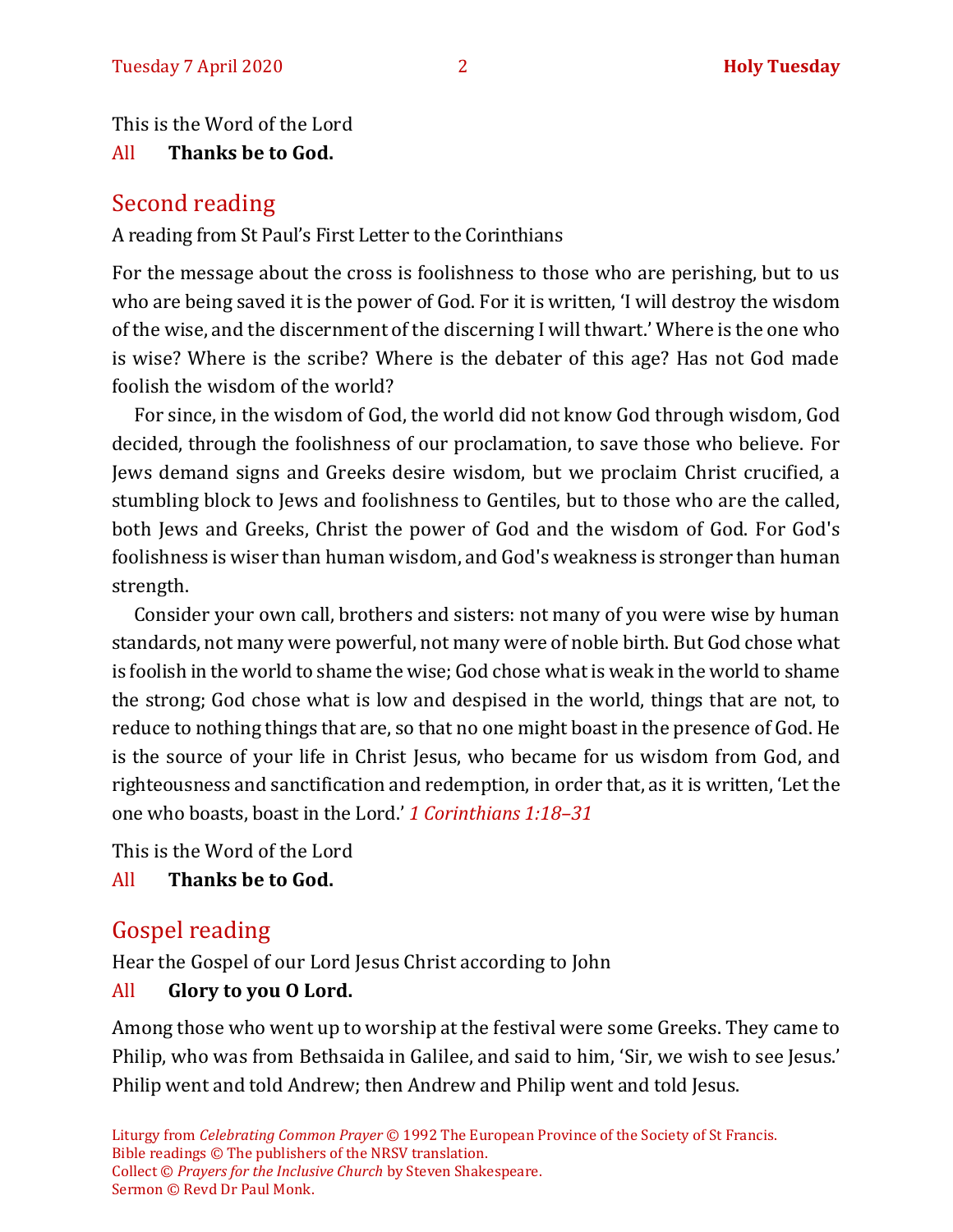Jesus answered them, 'The hour has come for the Son of Man to be glorified. Very truly, I tell you, unless a grain of wheat falls into the earth and dies, it remains just a single grain; but if it dies, it bears much fruit. Those who love their life lose it, and those who hate their life in this world will keep it for eternal life. Whoever serves me must follow me, and where I am, there will my servant be also. Whoever serves me, the Father will honour. Now my soul is troubled. And what should I say—"Father, save me from this hour"? No, it is for this reason that I have come to this hour. Father, glorify your name.' Then a voice came from heaven, 'I have glorified it, and I will glorify it again.' The crowd standing there heard it and said that it was thunder. Others said, 'An angel has spoken to him.'

Jesus answered, 'This voice has come for your sake, not for mine. Now is the judgment of this world; now the ruler of this world will be driven out. And I, when I am lifted up from the earth, will draw all people to myself.' He said this to indicate the kind of death he was to die.

The crowd answered him, 'We have heard from the Law that the Messiah remains forever. How can you say that the Son of Man must be lifted up? Who is this Son of Man?'

Jesus said to them, 'The light is with you for a little longer. Walk while you have the light, so that the darkness may not overtake you. If you walk in the darkness, you do not know where you are going. While you have the light, believe in the light, so that you may become children of light." After Jesus had said this, he departed and hid from them. *John 12:20–36*

This is the Gospel of the Lord

#### All **Praise to you O Christ.**

#### **Sermon**

Today's Gospel story starts with some Greek-speakers coming to see Jesus, much like people today trying to see a celebrity. In decades past they would have asked for an autograph and today maybe a selfie. They probably want to see a miracle.

Those outsiders clearly want to be part of an in-crowd. But how? Being Greekspeakers, they naturally gravitate toward Philip because he's the only one with a Greek-sounding name. They display a kind of tribe mentality and think that a common Greek background means he will identify with them and wangle an audience with Jesus.

We start the story, then, with outsiders looking in. Interesting, when Jesus hears of these outsiders, his response seems to answer a very different question. His response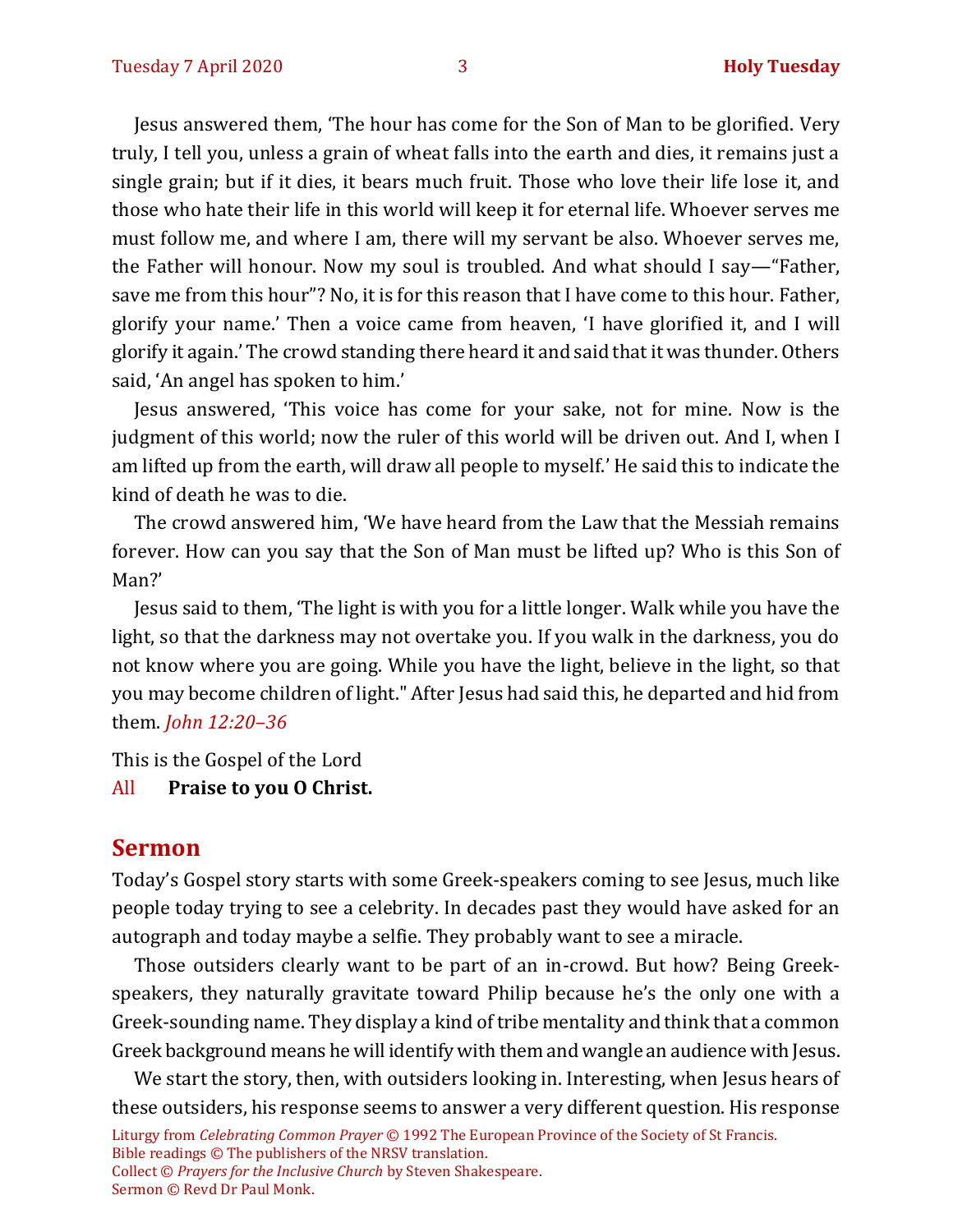to their request, 'Sirs, we want to see Jesus' is to talk about glory. What's going on?

In the Jewish tradition, the first thing that God creates in Genesis 1 is glory. That glory is often highly visible and looks like light. That's how we know Jesus is referring to himself when he says at the end of the passage, 'The light is with you ...' St John's Gospel mentions light fairly often. Only in John does Jesus say of himself, 'I am the light of the world' and in the Prologue, 'The light has come into the world'. Think too of the Transfiguration.

Jesus is saying here that he is the glory of God. God's glory has come into the world and he is its human incarnation.

Jesus wants to share this glory: why else would he invite his listers to become 'children *of light'*? In this passage, Jesus then tells his listeners how to become those children. The process entails a radical change of life such that God becomes its centre. Indeed, so radical is this change that he compares it to a grain of wheat that must die in order that its spiritual DNA can produce proof of its content. If we think of a spiritual seed as being like a physical seed, then it can only bear its fruit after first dying then germinating. The fruit becomes visible in a Christian life as glory: in proportion that we die to self we display the glory of God.

Jesus ties these themes together when he says, 'Those who love their life lose it, and those who hate their life in this world will keep it for eternal life.' We discern that glory means being part of God's eternity. The spiritual part of Jesus is eternal. For example, he was instrumental in the creation described in Genesis 1 (see Colossians 1).

And that's why Jesus answered the Greek-speaking seekers in the ways he did. He's inviting them to become members of his 'in crowd', to become disciples. Jesus says that a true disciple is the person who lives with the glory of God in their life and is willing to give up anything and everything for that glory to continue beyond physical death. The glory they want to share is eternal life with God.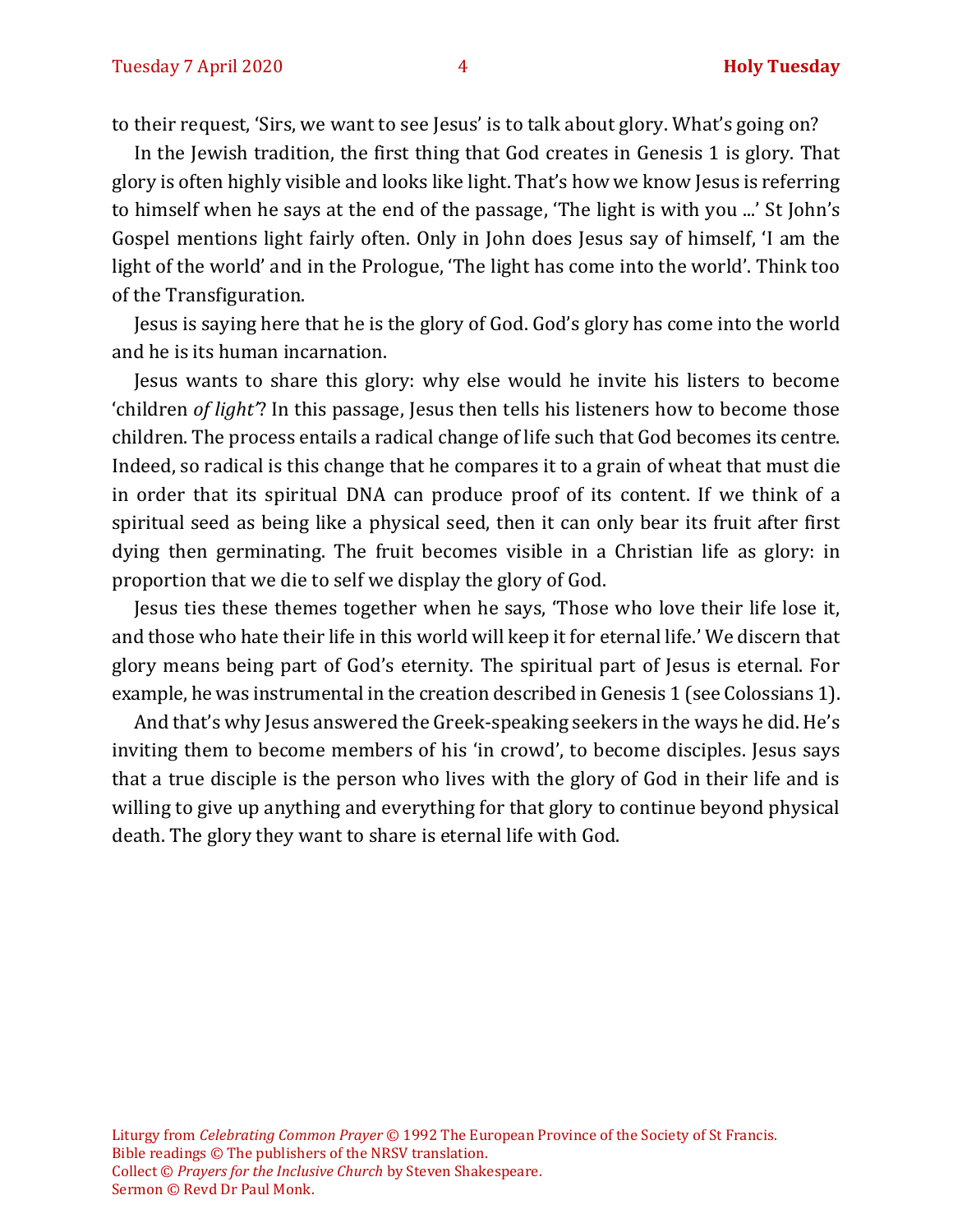# **Compline (Night Prayer)**

- The hymns can be accessed via a Youtube link. To hear it, please hover the mouse over the link, press Ctrl, and then return.
- All the verses in the psalm and nunc dimittis is split in two with a red diamond  $\blacklozenge$ . Traditionally the diamond indicates a short pause to allow the reader to reflect on the content. The pause is not necessary. But if you want to observe it

# Background

The name of this ancient service comes from a Latin word which means 'completion' *(completorium)*. We pronounce it name as 'com-plinn' rather than 'com-plyne'

Compline is a service of quietness and reflection before rest at the end of the day. It is most effective when the ending is indeed an ending, without additions, conversation or noise. If there is an address, or business to be done, it should come first. If said at home, participants go quietly to bed.

# **Introduction**

The Lord almighty grant us a quiet night and a perfect end.

All **Amen**

Our help is in the name of the Lord

All **who made heaven and earth.**

Silence for reflection on the past day.

All **Most merciful God,**

**we confess to you, before the whole company of heaven and one another, that we have sinned in thought, word and deed and in what we have failed to do. Forgive us our sins, heal us by your Spirit and raise us to new life in Christ. Amen**

O God, make speed to save us.

# All **O Lord, make haste to help us.**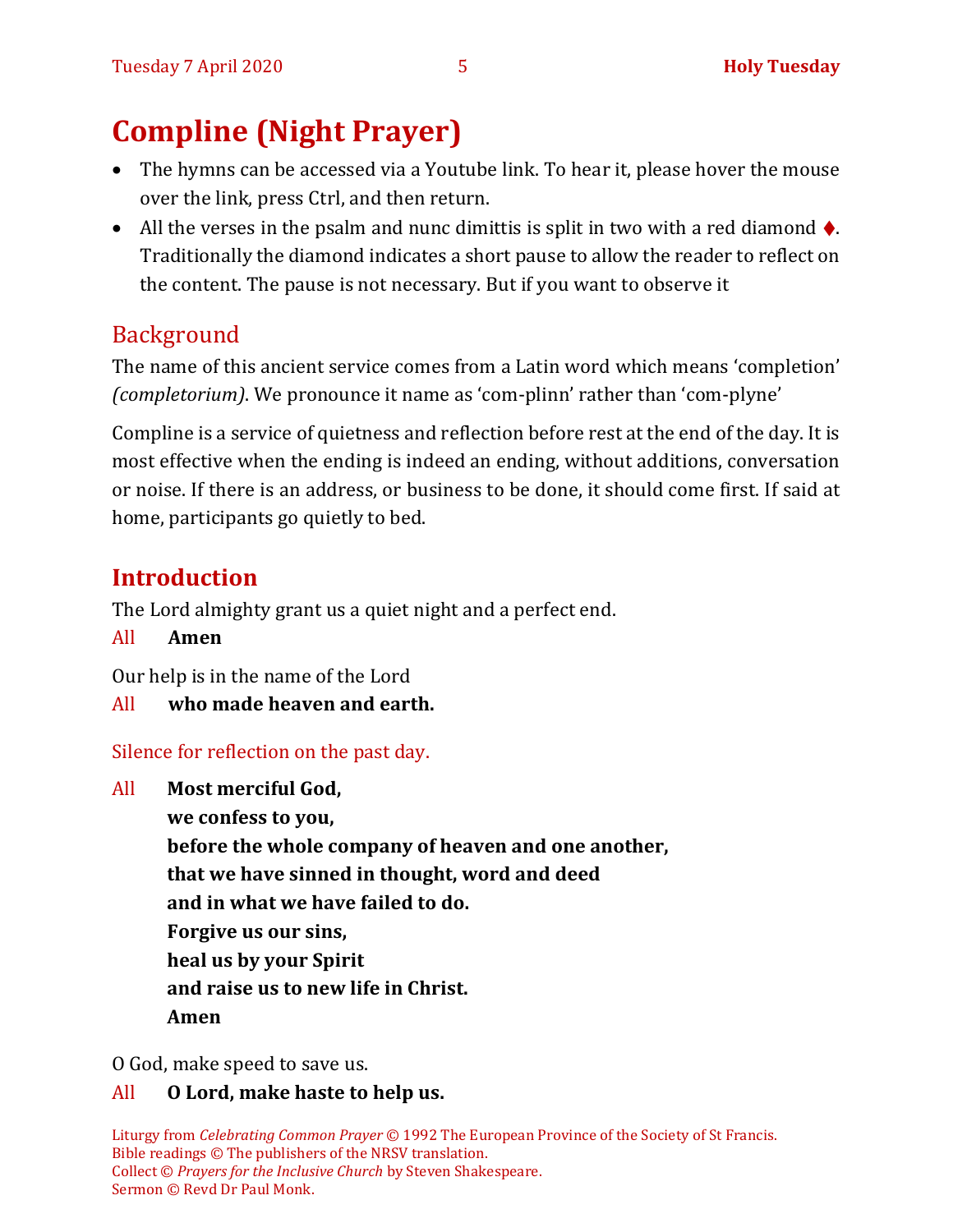All **Glory to the Father, and to the Son, and to the Holy Spirit: as it was in the beginning, is now, and will be for ever. Amen.** 

### Hymn **[The day thou gavest Lord is ended](https://www.youtube.com/watch?v=eeC6M_RD3oE)** (please click on this link to hear the hymn)

**The day thou gavest, Lord, is ended; The darkness falls at Thy behest; To Thee our morning hymns ascended, Thy praise shall sanctify our rest.**

**We thank Thee that Thy church unsleeping, While earth rolls onward into light, Through all the world her watch is keeping, And rests not now by day or night.**

**As o'er each continent and island The dawn leads on another day, The voice of prayer is never silent, Nor dies the strain of praise away.**

**The sun that bids us rest is waking Our brethren 'neath the western sky, And hour by hour fresh lips are making Thy wondrous doings heard on high.**

**So be it, Lord! Thy throne shall never, Like earth's proud empires, pass away; Thy kingdom stands, and grows for ever, Till all Thy creatures own Thy sway.**

# **The Word of God**

#### Psalmody : Psalm 139

1 O Lord, you have searched me out and known me; ♦ you know my sitting down and my rising up; you discern my thoughts from afar.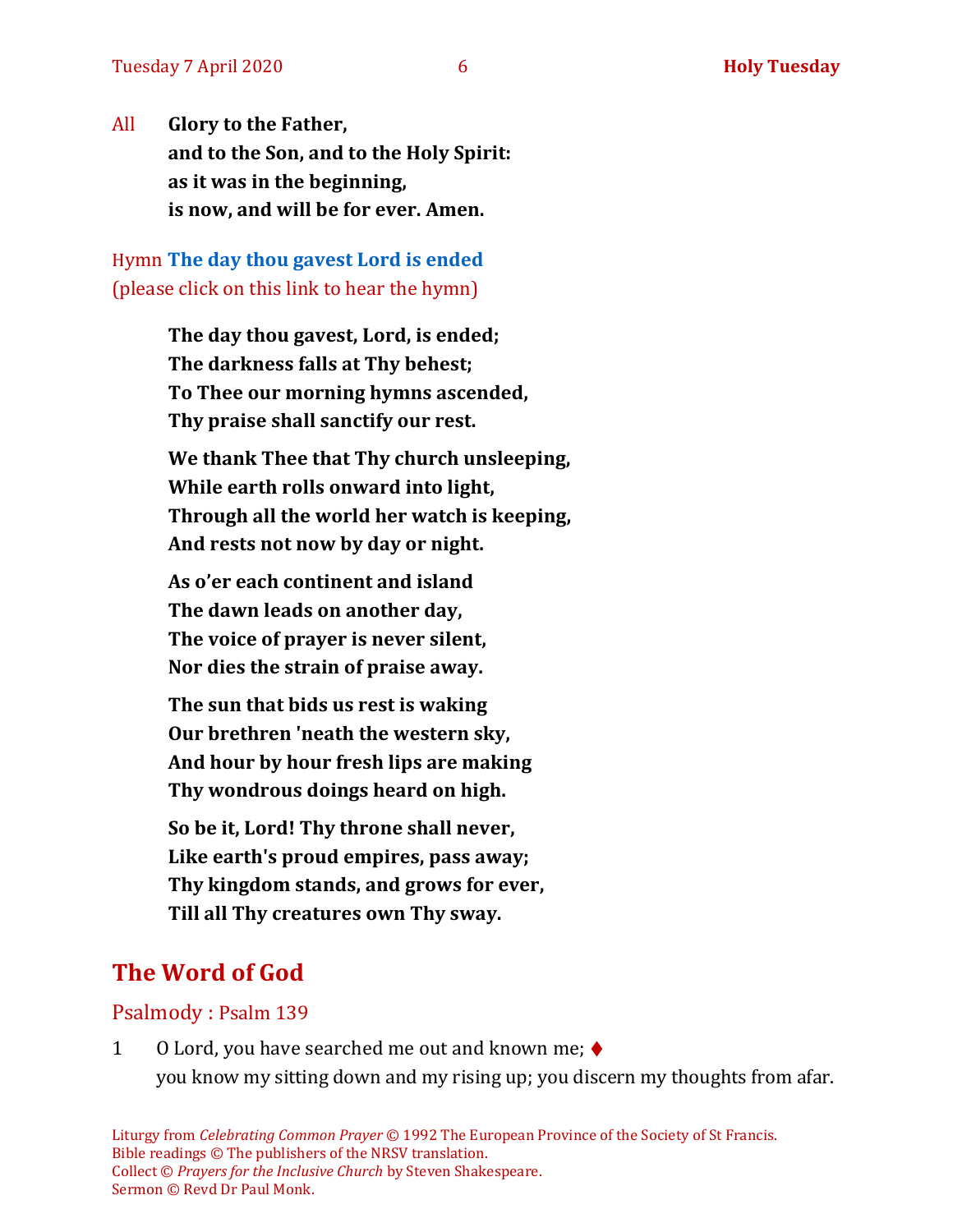- 2 You mark out my journeys and my resting place  $\triangle$ but you, O Lord, know it altogether.
- 4 You encompass me behind and before ♦ and lay your hand upon me.
- 5 Such knowledge is too wonderful for me, ♦ Or where can I flee from your presence?
- 7 If I climb up to heaven, you are there;  $\blacklozenge$ if I make the grave my bed, you are there also.
- 8 If I take the wings of the morning  $\blacklozenge$ and dwell in the uttermost parts of the sea,
- 9 Even there your hand shall lead me,  $\blacklozenge$ your right hand hold me fast.
- 10 If I say, 'Surely the darkness will cover me  $\blacklozenge$ and the light around me turn to night,'
- 11 Even darkness is no darkness with you; the night is as clear as the day;  $\blacklozenge$ darkness and light to you are both alike.
- 12 For you yourself created my inmost parts;  $\blacklozenge$ you knit me together in my mother's womb.
- 13 I thank you, for I am fearfully and wonderfully made;  $\blacklozenge$ marvellous are your works, my soul knows well.
- 14 My frame was not hidden from you, ♦ when I was made in secret and woven in the depths of the earth.
- 15 Your eyes beheld my form, as yet unfinished;  $\blacklozenge$ already in your book were all my members written,
- 16 As day by day they were fashioned  $\blacklozenge$ How great is the sum of them!
- 18 If I count them, they are more in number than the sand,  $\blacklozenge$ and at the end, I am still in your presence.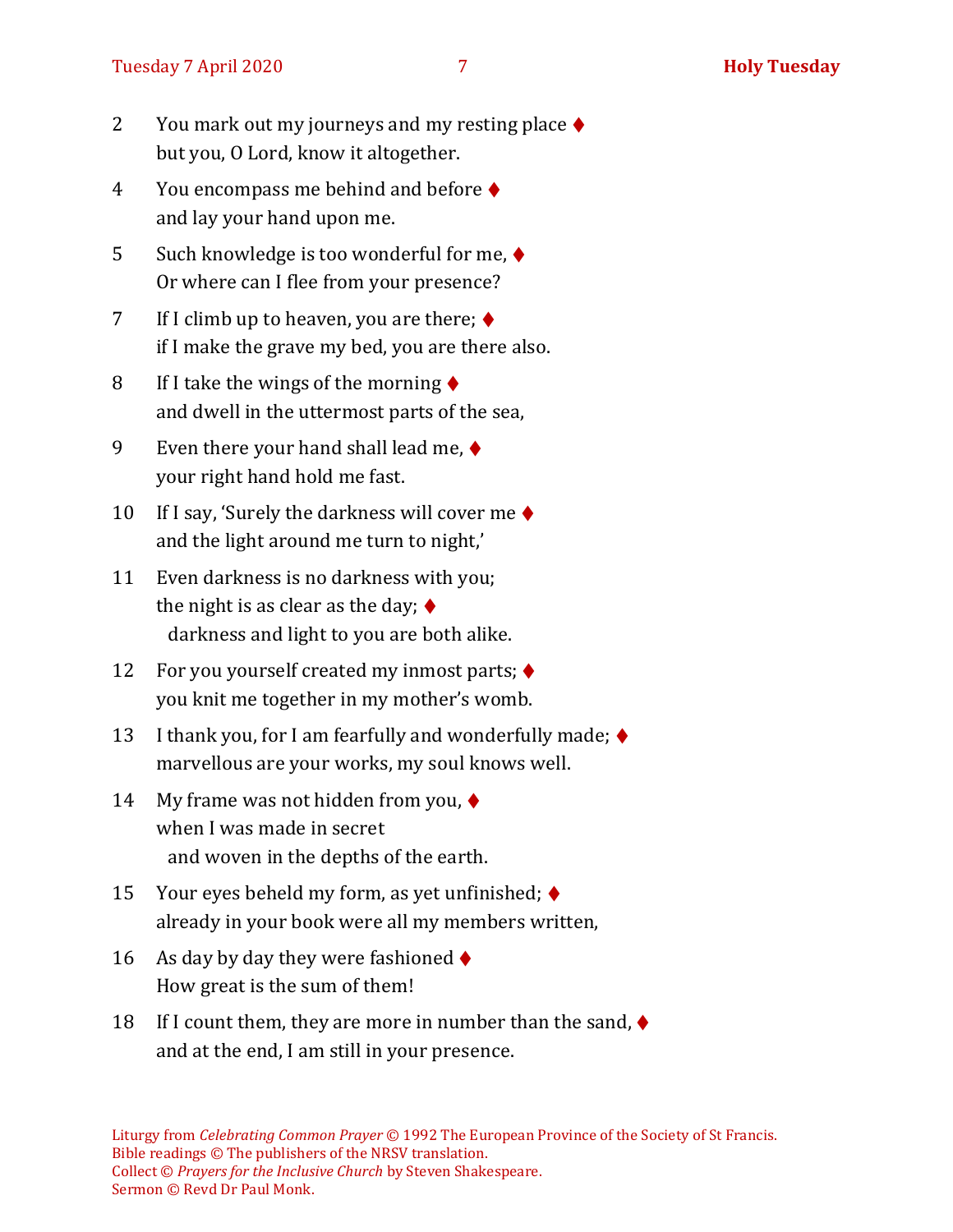- 19 O that you would slay the wicked,  $0$  God,  $\blacklozenge$ that the bloodthirsty might depart from me!
- 20 They speak against you with wicked intent;  $\triangleleft$ your enemies take up your name for evil.
- All **Glory to the Father and to the Son and to the Holy Spirit; as it was in the beginning is now and shall be for ever. Amen**

# Sentences from Scripture

### One or both of the following short lessons is read

God has destined us not for wrath but for obtaining salvation through our Lord Jesus Christ, who died for us, so that whether we are awake or asleep we may live with him. *1 Thessalonians 5:9,10* 

Is not this the fast that I choose: to loose the bonds of injustice, to undo the thongs of the yoke, to let the oppressed go free, and to break every yoke? Is it not to share your bread with the hungry, and bring the homeless poor into your house; when you see the naked, to cover them, and not to hide yourself from your own kin? *Isaiah 58:6,7*

Into your hands, O Lord, I commend my spirit;

# All **Into your hands, O Lord, I commend my spirit.**

For you have redeemed me, O Lord, O God of truth.

### All **I commend my spirit.**

Glory to the Father, and to the Son, and to the Holy Spirit;

### All **Into your hands, O Lord, I commend my spirit.**

Keep me as the apple of your eye.

### All **Hide me under the shadow of your wings.**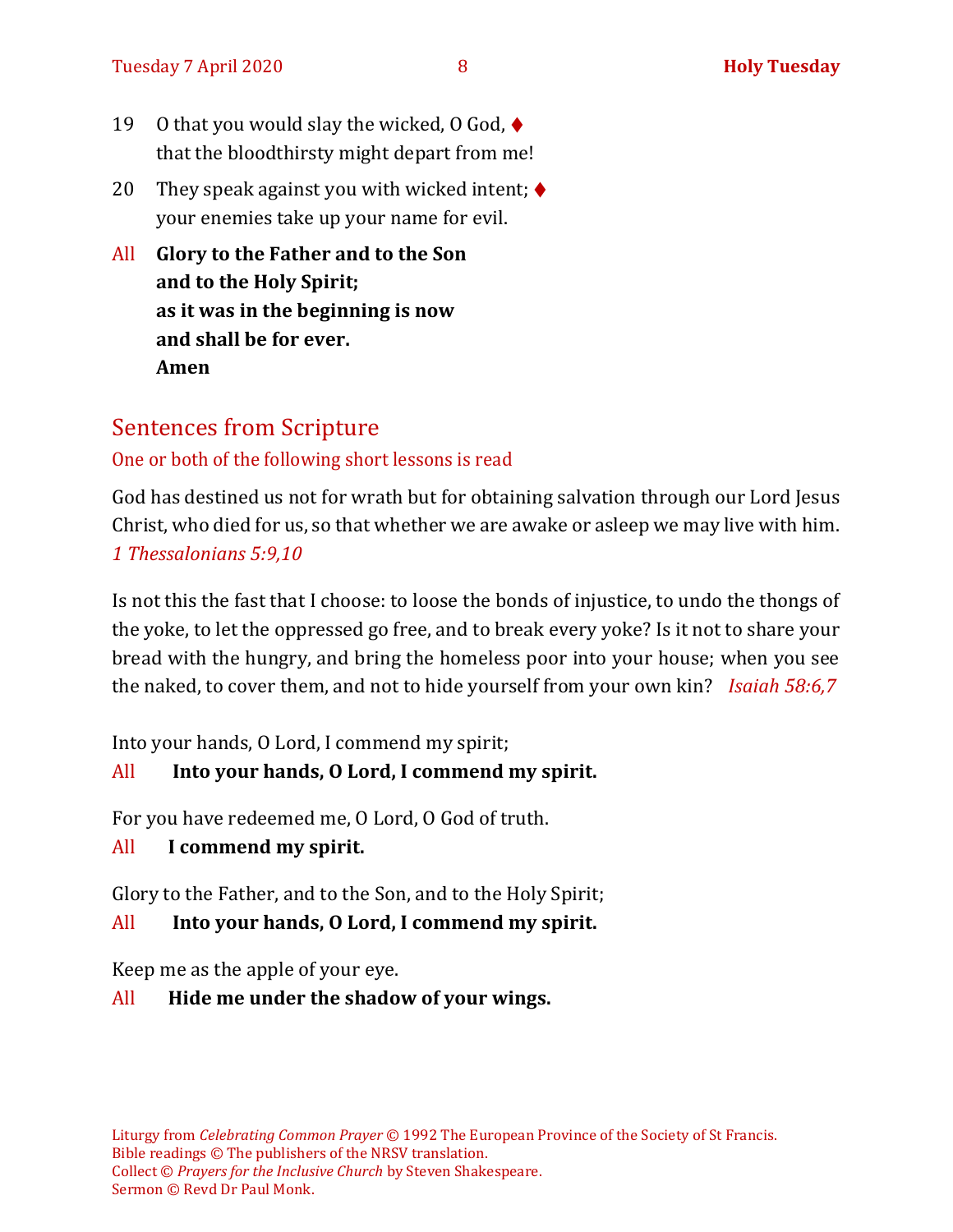# **The Nunc dimittis** (the Song of Simeon)

- All **Christ died for us so that, whether we wake or sleep, we might live with him.**
- 1 Now, Lord, you let your servant go in peace: ♦ your word has been fulfilled.
- 2 My own eyes have seen the salvation  $\triangle$ which you have prepared in the sight of every people;
- 3 A light to reveal you to the nations  $\triangle$ and the glory of your chosen people. *Luke 2.29–32*
- All **Glory to the Father and to the Son and to the Holy Spirit; as it was in the beginning is now and shall be for ever. Amen**
- All **Christ died for us so that, whether we wake or sleep, we might live with him.**

**Taizé chant [Veni sanctus spiritus](https://www.youtube.com/watch?v=Z1fR4SV55qg)** (the Latin means 'come Holy Spirit') (please click on this link to hear the chant)

# **A shortened litany**

God the Father,

All **have mercy upon us.**

God the Son,

All **have mercy upon us.**

God the Holy Spirit,

All **have mercy upon us.**

Holy, blessed and glorious Trinity,

### All **have mercy upon us.**

From all evil and mischief; from pride, vanity and hypocrisy; from envy, hatred and malice; and from all evil intent,

### All **Good Lord deliver us.**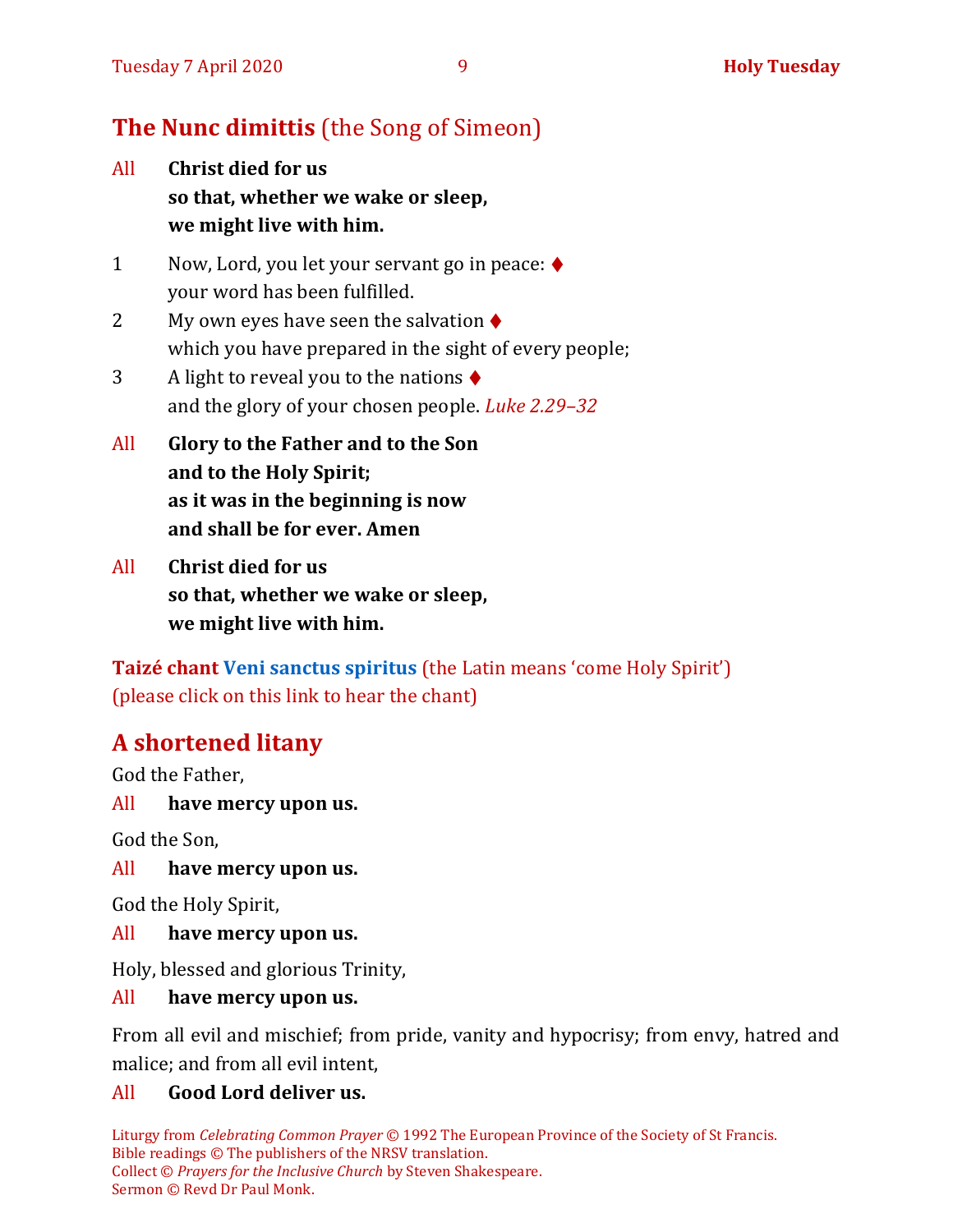From sins of body and mind; from the deceits of the world, the flesh and the devil,

# All **Good Lord deliver us.**

From famine, pestilence and disaster; from violence, murder and dying unprepared,

# All **Good Lord deliver us.**

By the mystery of your holy incarnation; by your birth, childhood and obedience,

### All **Good Lord deliver us.**

By your ministry in word and work; by your mighty acts of power; and by your preaching of the kingdom,

### All **Good Lord deliver us.**

By your agony and trial; by your cross and passion; and by your precious death and burial,

### All **Good Lord deliver us.**

By your mighty resurrection; by your glorious ascension;

and by your sending of the Holy Spirit,

### All **Good Lord deliver us.**

Give us true repentance;

forgive us our sins of negligence and ignorance and our deliberate sins;

and grant us the grace of your Holy Spirit

to amend our lives according to your holy word.

All **Amen.**

# **The Collect for Holy Tuesday**

Lord, you make a gift of death to bring us to new life: free us from our need to fix and own your name so we may look for the day when you are lifted high and all are drawn into the arms of love; through Jesus Christ, the passion of God.

### All **Amen**